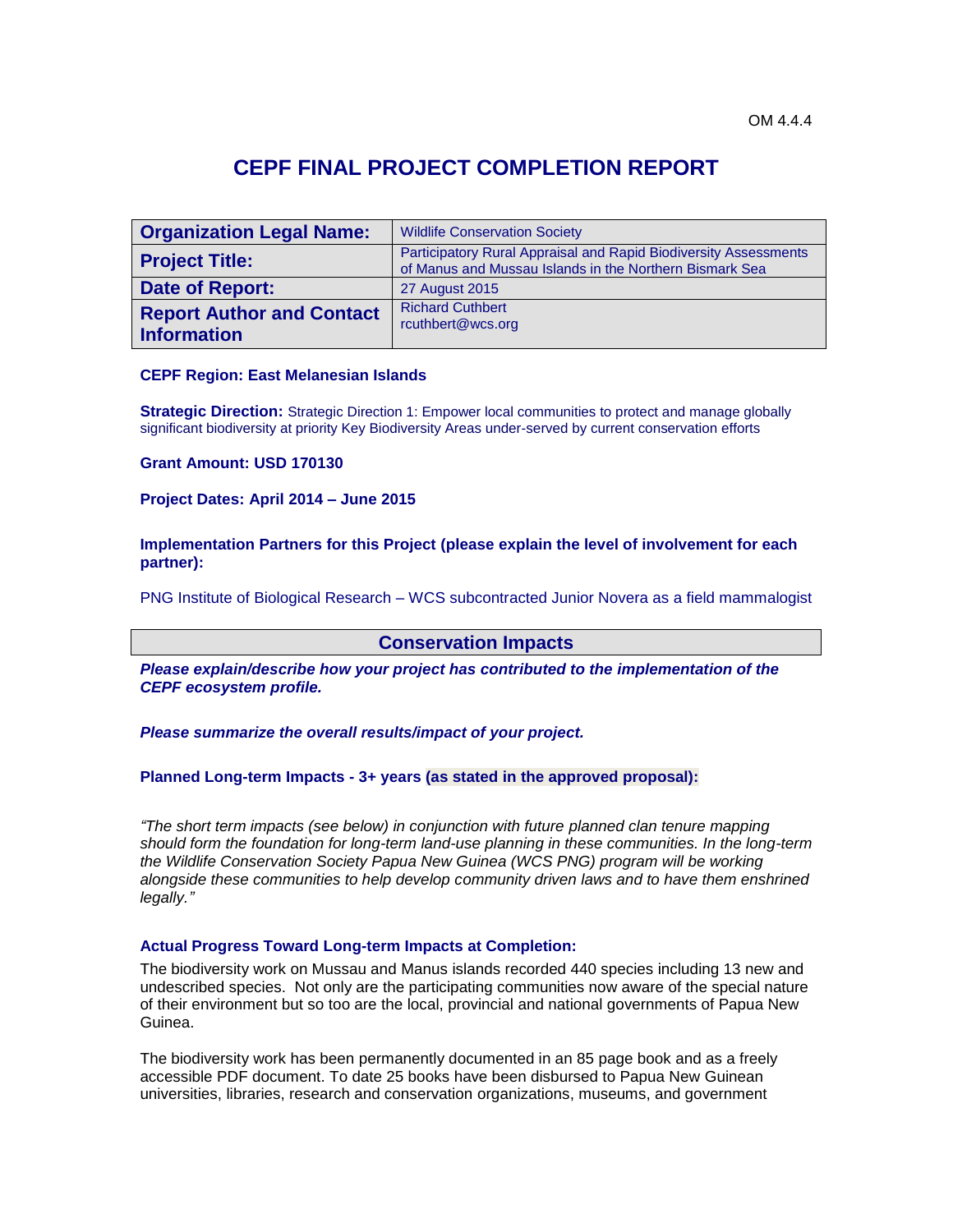departments to safeguard the knowledge. Additionally, copies of the book have been gifted to various key universities and research institutions within the Pacific including (the Bishop Museum, South Australia Museum, James Cook University, and the University of Queensland). Participating communities on Manus and Mussau islands and their provincial governments have also received the final copies. The availability of the book has also been widely advertised through social media and press releases. Electronic copies are freely available on the WCS-PNG program website [\(http://wcspng.org\)](http://wcspng.org/) and at Researchgate: [\(http://is.gd/rPPe9d\)](http://is.gd/rPPe9d).

## **Planned Short-term Impacts - 1 to 3 years (as stated in the approved proposal):**

*"The Participatory Rural Appraisal (PRA) in the Key Biodiversity Areas (KBA) of Central Manus (106,565 ha) and Mussau Island (34,071 ha) will result in heightened awareness amongst local communities about the degree of control they have over their environment, the threats and drivers which affect their resources and what tools they already have to ameliorate those threats.* 

*The PRA in combination with a qualitative spatial mapping in Central Manus and Mussau Island*  will result in maps of local knowledge and in combination with the biodiversity surveys will *highlight what elements of their environment are locally important, globally special and at risk. The PRA process, in particular, will empower the communities to identify and tackle those issues.* 

*The mapping, biodiversity surveys and satellite imagery of Central Manus and Mussau Island KBAs will form a permanent record against which future changes in the environment can be compared and provide a level of documented evidence against which potential resource extractors will be judged."*

#### **Actual Progress Toward Short-term Impacts at Completion:**

The participatory rural appraisal work has identified key environmental issues for both Manus and Mussau islands. For Mussau these are unsustainable fishing practices, a problem with feral pigs, and burgeoning conflict between communities and turtles over diminishing seaweed beds. For Manus: Piri villagers are concerned about a decline in reef fish, mud crabs and estuarine shellfish while Tulu1 villagers are particularly concerned with climate change, forest clearance and issues of overharvesting generally. Qualitative mapping also identified deteriorating quality of reefs in Manus (particularly around Piri) as an additional cause for concern. The biodiversity survey identified the Mussau Triller, an as yet unnamed *Rattus* species on Manus, and Admiralty cuscus (Manus) as key species requiring further attention. Additionally, qualitative mapping also identified that the Manus melomys is either extremely cryptic or now very rare. Subsequent community meetings (undertaken outside the CEPF project) have indicated that some Manus communities are concerned about the disappearance the island's bandicoot species (which was not detected during the biodiversity survey). As a result we are now in a good position to develop follow up projects which address key environmental and biodiversity issues in the region.

#### **Please provide the following information where relevant:**

## *Describe the success or challenges of the project toward achieving its short-term and long-term impact objectives.*

The main challenges faced by this project were logistic. Communication with Mussau Island is particularly challenging given the absence of telephone and cellular coverage and the 165km open water journey between the provincial capital of Kavieng in New Ireland and Mussau. Stakeholders from Mussau based in Kavieng are effectively estranged from the island and consequently have little ability to accurately represent the interests of the islanders. Indeed, none of the information shared at the meetings involving the Kavieng based Mussau stakeholders and WCS ever made it back to the community. This highlights that the Kavieng based population is not a useful communication conduit and that all future project notification requires direct communication with the resident islanders rather than surrogates.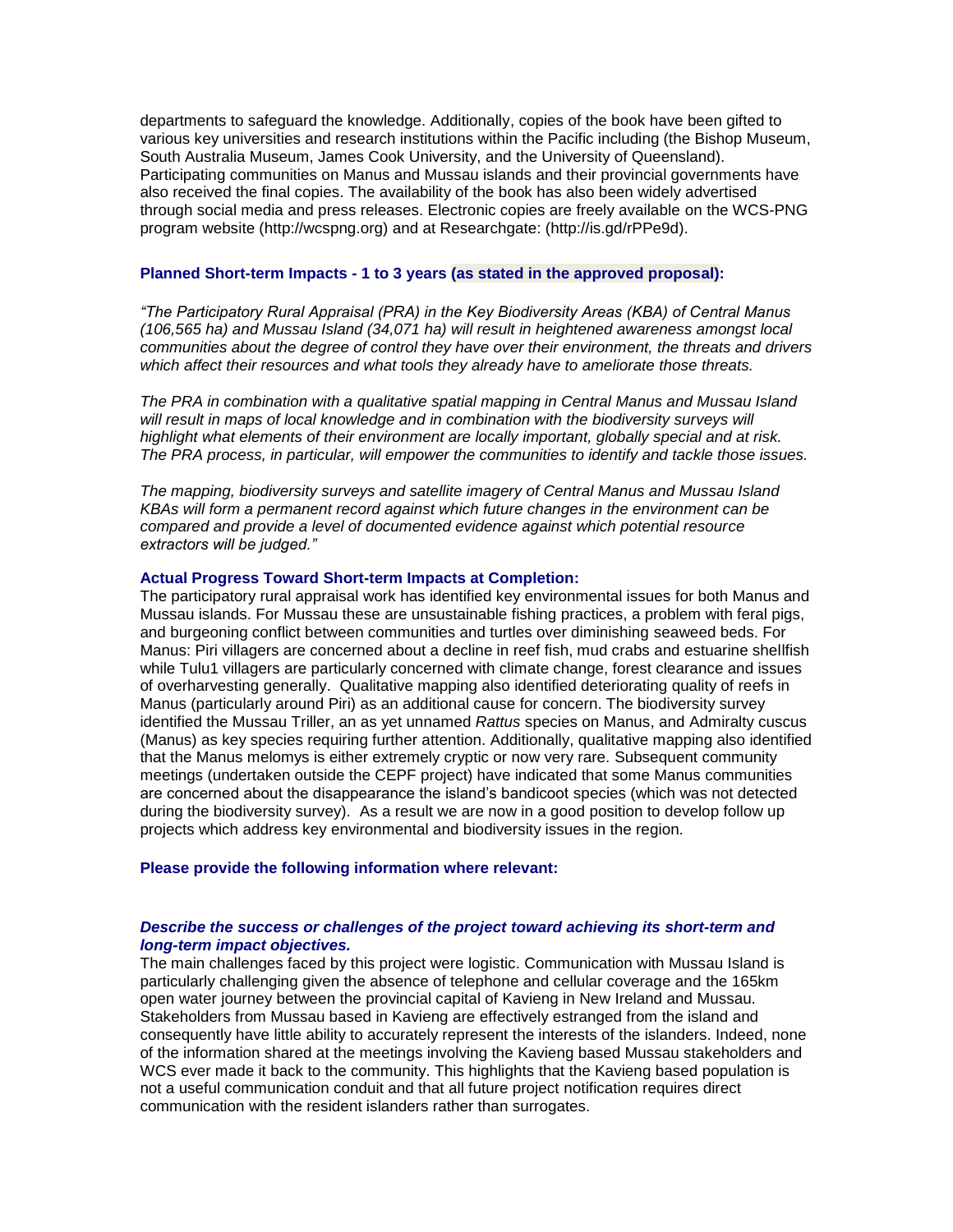## *Were there any unexpected impacts (positive or negative)?*

There were no negative impacts of these CEPF activities. The Biodiversity report was gratefully received on Manus but the response from the residents of Mussau was much greater due the comparative low media profile of the island. The discovery of new species, the publication of the report, and interest over the interaction of religion and nature led to wide media coverage (both national and international) for Mussau Island. The residents felt that WCS had raised the profile of the island dramatically and thus the survey and the publicity it created was a source of pride.

# **Project Components**

**Project Components***: Please report on results by project component. Reporting should reference specific products/deliverables from the approved project design and other relevant information.*

**Component 1 Planned (as stated in the approved proposal):** 1. Stakeholder meeting for Mussau stakeholders resident in Kavieng completed [20+ Mussau Islanders present, meeting report produced detailing attendees and meeting notes]

2. Scouting visit to Mussau Island undertaken and Free Prior Informed Consent (FPIC) process completed and further work agreed for Mussau Island [dates of trip verified, 4 communities and sites visited and documented, meeting attendance records kept during visit, stakeholders agreement to FPIC process recorded, trip report produced and reported to CEPF]

3. Participatory Rural Appraisal (PRA) & Qualitative Spatial Mapping (QSM) completed on Mussau Island [Reports of PRA process completed for each community detailing approach, methods, results and signed list of all people interviewed and involved in this process. Maps from QSM produced along with information on stakeholders taking part in mapping process]

4. PRA & QSM on Manus Island [Reports of PRA process completed for each community detailing approach, methods, results and signed list of all people interviewed and involved in this process. Maps from QSM produced along with information on stakeholders taking part in mapping process]

5. Report and papers PRA and mapping results produced and published [2+ WCS reports written, produced and printed and delivered to CEPF and Manus and Mussau stakeholders and relevant Provincial and National government partners]

6. Compliance with CEPF Social Safeguard Policies monitored and reported to CEPF [Reports produced from WCS PNG visits to project sites to undertake stakeholder meetings (20+ participants) to monitor and evaluate project impacts and listen to grievance. Reports produced and sent to CEPF]

**Component 1 Actual at Completion:** the relevant file names are given in bold.

1. Stakeholder meeting for Mussau stakeholders: Initial meetings with Mussau representatives (mayor, councilors and LLG President) conducted completed on 5 August 2014. 26 people attended.

**Social safeguards Consultation Mussau stakeholder meeting.pdf**

2. FPIC Mussau process completed **Social safeguards FPIC Mussau (Lolieng).pdf Social safeguards FPIC Mussau (Nae).pdf**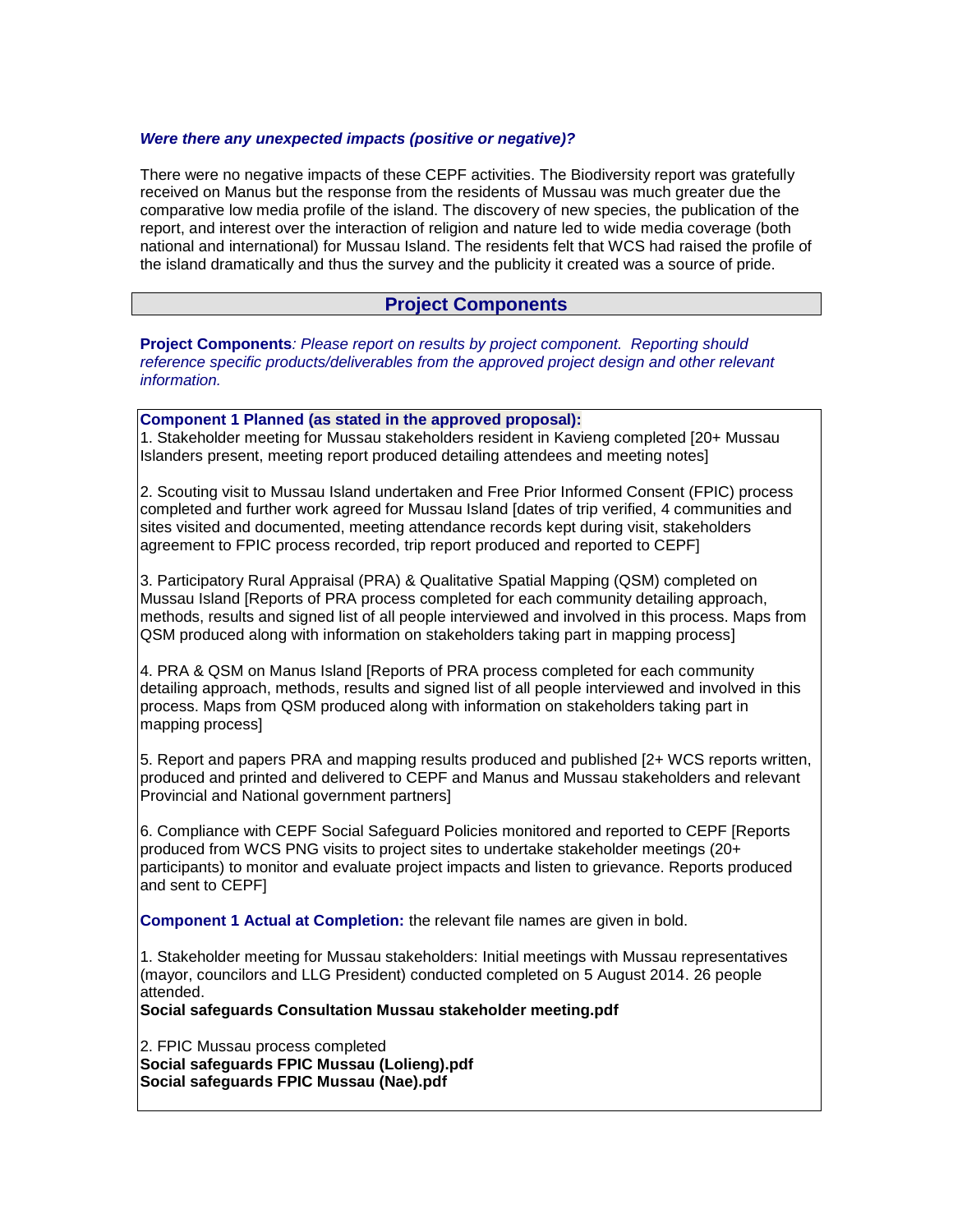3. PRA & QSM completed for Mussau: PRA carried out for Nae and Lolieng. PRA Mussau (Lolieng) – 23 people participating PRA Mussau (Nae) – 16 people participating **Social safeguards PRA Mussau (Lolieng).pdf Social safeguards PRA Mussau (Nae).pdf**

4. PRA & QSM completed for Manus: PRA carried out for Piri. As a PRA had already been carried out for Tulu1 in 2011 WCS worked with the community leaders to encapsulate community concerns within a draft a ward plan rather than repeat a PRA. PRA Manus (Piri) – 32 people participating Draft ward plan Manus (Piri) – 10 people participating **Social safeguards PRA Manus (Piri).pdf Social safeguards Tulu1 Ward plan workshop.pdf**

5. PRA & QSM reports completed. See attached… **Report PRA Manus (Piri).pdf Report PRA Mussau (Lolieng).pdf Report PRA Mussau (Nae).pdf Draft Ward Plan Manus (Tulu1).pdf Report Qualitative mapping.pdf**

6. CEPF Social Safeguard Policies monitored **Social safeguards comments Manus June-Dec 2014 Social safeguards comments Mussau June-Dec 2014**

**Component 2 Planned (as stated in the approved proposal):**

1. Equipment and supplies purchased for biodiversity surveys [Purchase list and full equipment list of all supplies prepared].

2. Biodiversity survey on Manus Island completed [WCS fieldwork report detailing trip dates, staff, sites and initial results written, prepared, and printed and delivered to CEPF and project partners].

3. Biodiversity survey on Mussau Island completed [WCS fieldwork report detailing trip dates, staff, sites and initial results written, prepared, and printed and delivered to CEPF and project partners].

4. Taxonomic identification of specimens from surveys completed [List prepared of all species recorded from biodiversity surveys. Preparation, submission and acceptance\* of peer-reviewed papers on new taxonomic records]

\* N.B. taxonomic identification and publication is likely to extend beyond the life of this CEPF application due to the necessary time for species identification and peer-review process

5. Production of report, tok pisin summary and preparation of scientific papers for open-access journals [1 x WCS report for each of Manus and Mussau surveys written, produced and printed and delivered to CEPF and on WCS PNG website. 1 x tok pisin summary report and materials for each of Manus and Mussau produced and printed and on WCS PNG website. Records of submission of scientific papers to open-access journals and pdfs of papers sent to CEPF, government partners and on WCS PNG website].

6. Information from surveys repatriated to partner villages [Short report of documenting repatriation process prepared for all project sites, including attendance lists and photos from villages present at repatriation meeting]

**Component 2 Actual at Completion:**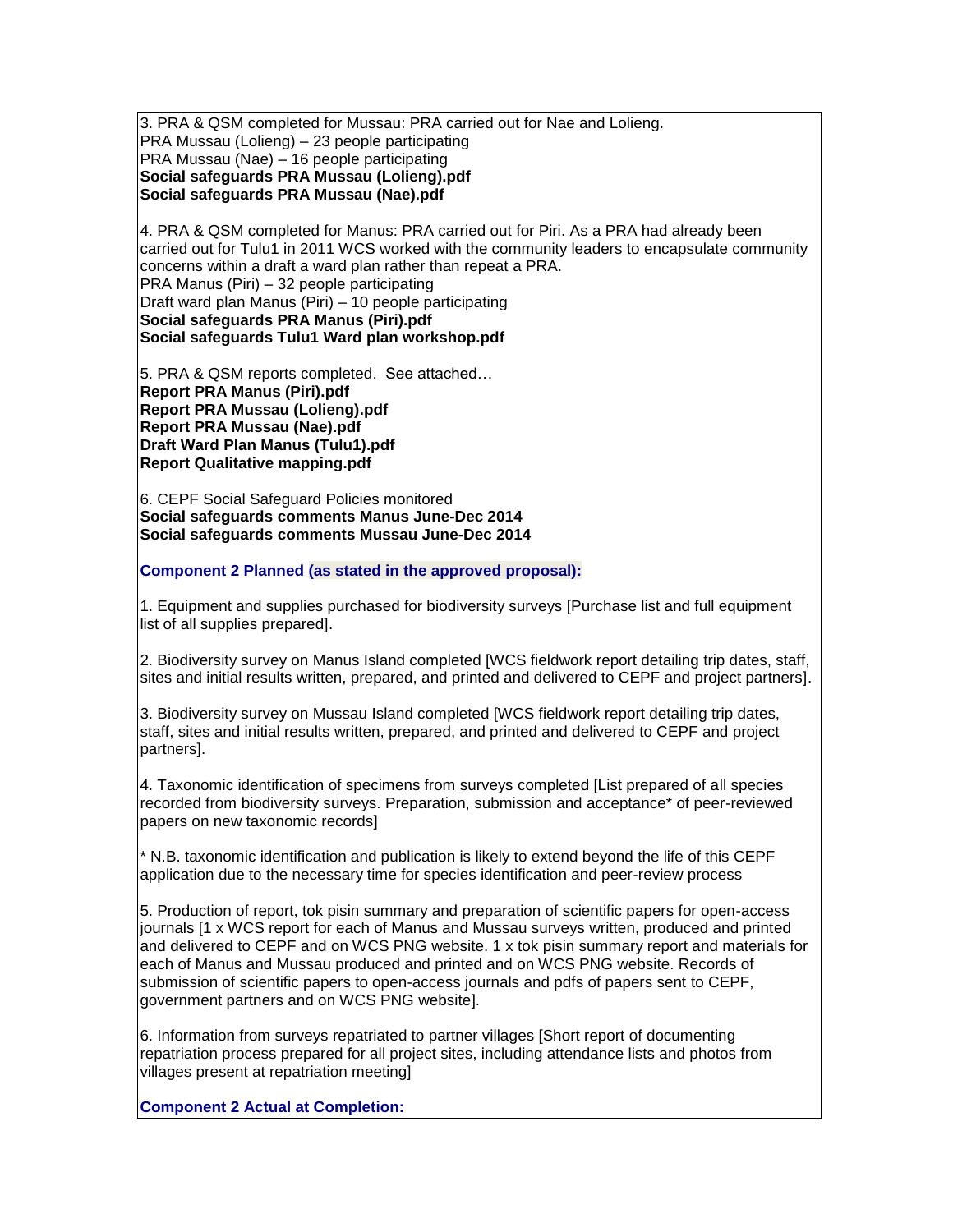1. Equipment and supplies were purchased in advance of the biodiversity survey.

2 & 3. Biodiversity survey of Manus and Mussau took place in October 2014

4. Taxonomic identification of specimens: a full list of all species encountered can be found in the final biodiversity report. The formal descriptions of new species are ongoing.

5. A singular biodiversity report was made and published both as pdf as well as 100 hardcopy versions. Hardcopy versions have been disbursed (free of charge) to Papua New Guinean universities, libraries, research and conservation organizations, museums, and government departments to safeguard the knowledge. Additionally the book has been gifted to various key universities and research institutions within the Pacific including (the Bishop Museum, South Australia Museum, James Cook University, and the University of Queensland). Electronic copies are freely available on www.wcspng.org and at Researchgate: [http://is.gd/rPPe9d.](http://is.gd/rPPe9d) A Tok Pisin summary version was also created of the book for distribution to the communities. **Report Biodiversity Survey of Manus and Mussau Islands.pdf Translation Biodiversity Survey summary Tok Pisin final.pdf**

6. Repatriation of the results of the biodiversity and PRA activities have occurred for Lolieng and Nae. For Manus the repatriation to Tulu1 is currently being undertaken (from 24 August 2015), but due to delays arising from threats against WCS staff (from a pro-logging contingent on the south coast of Manus) and the postponement of a co-funded trip to Piri – the repatriation trip to Piri has been rescheduled for September. However, a report presentation was conducted with Manus village officials (from Tulu1 and Piri) in the provincial capital of Lorengau in late July (see photo images in file below).

**Social safeguards Stakeholders receiving the report.pdf**

## *Were any components unrealized? If so, how has this affected the overall impact of the project?*

The final repatriation of the PRA and Biodiversity survey is yet to take place for Piri on Manus. However, a report presentation was conducted with Manus village officials in the provincial capital of Lorengau in late July. WCS, however, has on going work with the community and the activity will take place in September coinciding with our next scheduled visit.

## *Please describe and submit (electronically if possible) any tools, products, or methodologies that resulted from this project or contributed to the results.*

The following reports highlight our methods and include the published biodiversity survey report book: **Report Biodiversity Survey of Manus and Mussau Islands.pdf Report PRA Manus (Piri).pdf Report PRA Mussau (Lolieng).pdf Report PRA Mussau (Nae).pdf Draft Ward Plan Manus (Tulu1).pdf Report Qualitative mapping.pdf**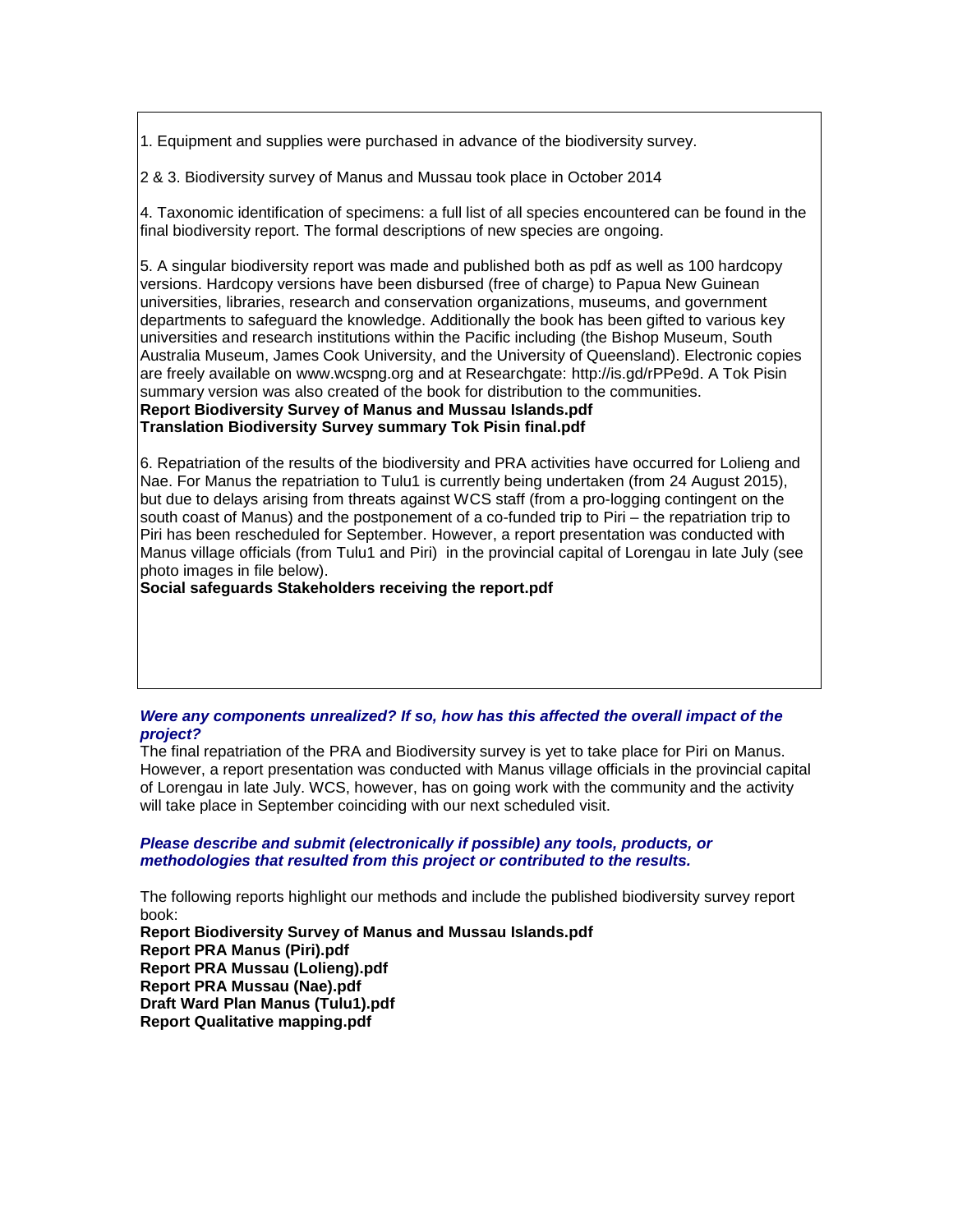# **Lessons Learned**

*Describe any lessons learned during the design and implementation of the project, as well as any related to organizational development and capacity building. Consider lessons that would inform projects designed or implemented by your organization or others, as well as lessons that might be considered by the global conservation community.*

## *Project Design Process: (aspects of the project design that contributed to its success/shortcomings)*

For Mussau Island the project could have been improved if the CEPF funding call for the biodiversity survey came after the development of a good foundation of community engagement. Doing both in close succession means that the organization of the logistic elements of the biodiversity study had to get underway prior to survey locations being approved by the community (due to the lack of infrastructure in PNG). Such a design is inherently risky should community consent not be obtained. This issue was not encountered on Manus, where WCS has had a longterm presence and has built a good relationship with participating communities.

## *Project Implementation: (aspects of the project execution that contributed to its success/shortcomings)*

Not being able to be in direct communication with the Mussau islanders was an impediment to the project and messages passed to Kavieng based stakeholders were never delivered to the islanders. We need to be cautious of working with estranged stakeholders in the future as their perception, and motivations my not be reflective of that of the islanders.

#### *Other lessons learned relevant to conservation community:*

NIL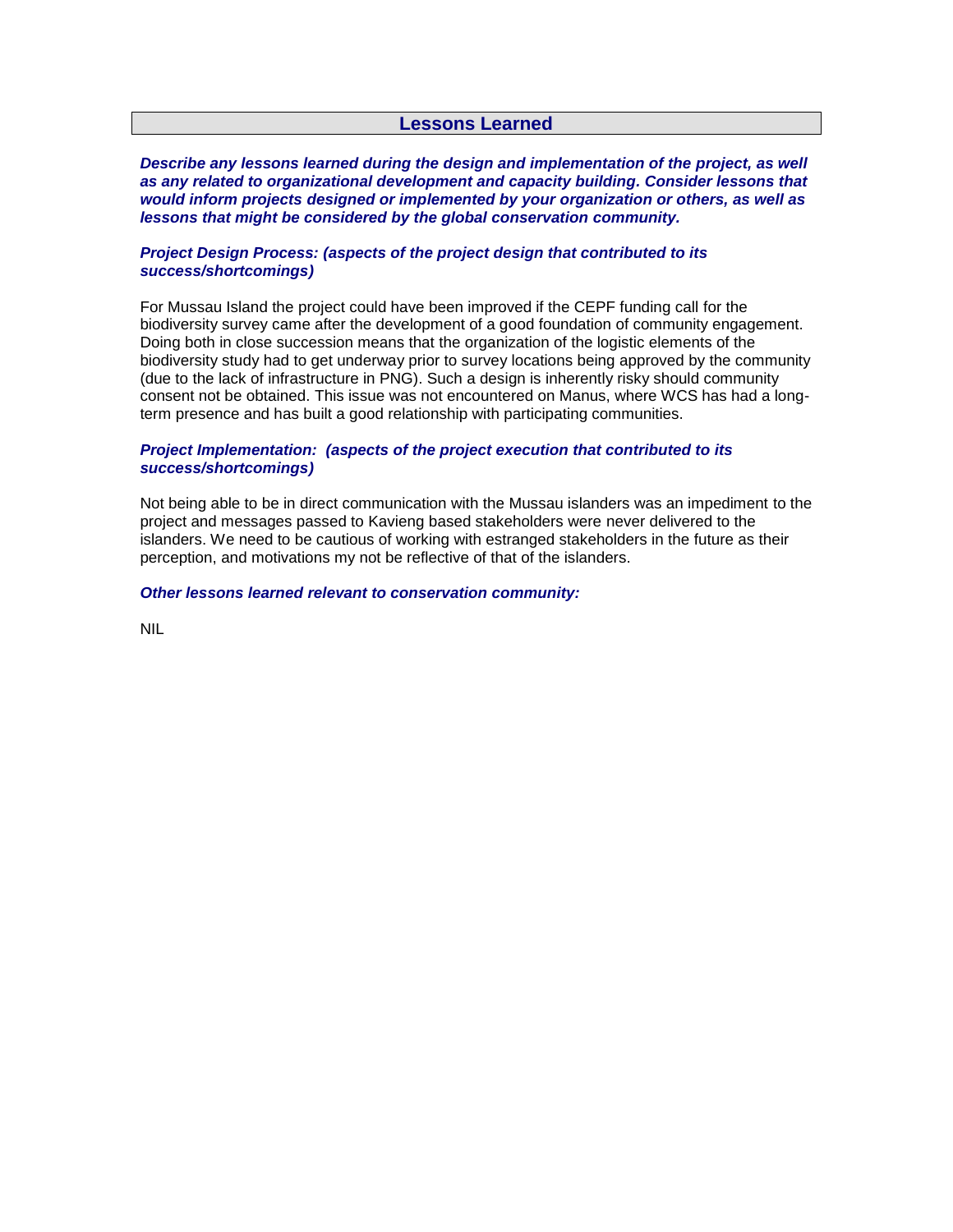# **Additional Funding**

*Provide details of any additional funding that supported this project and any funding secured for the project, organization, or the region, as a result of the CEPF investment in this project.*

| <b>Donor</b>       | <b>Type of Funding*</b> | <b>Amount</b> | <b>Notes</b> |
|--------------------|-------------------------|---------------|--------------|
| DFAT (Australia)   |                         | 45482         |              |
| USAID/IUCN         |                         | 8394          |              |
| WCS (unrestricted) |                         | 16986         |              |

*\*Additional funding should be reported using the following categories:*

- *A Project co-financing (Other donors or your organization contribute to the direct costs of this project)*
- *B Grantee and Partner leveraging (Other donors contribute to your organization or a partner organization as a direct result of successes with this CEPF funded project.)*
- *C Regional/Portfolio leveraging (Other donors make large investments in a region because of CEPF investment or successes related to this project.)*

# **Sustainability/Replicability**

#### *Summarize the success or challenge in achieving planned sustainability or replicability of project components or results.*

Both the PRA and biodiversity surveys are broadly replicable by similar institutions and the publication and delivery of the biodiversity report means that this information is available to a wide audience and now safeguarded within institutions across PNG and the Pacific. We managed to partner with some Mussau communities despite the remoteness of the island (12-16 hour boat ride). A risk factor that emerged was that some communities did not want to engage with WCS as a consequence of the behavior of archaeological researchers some 40 years earlier.

#### *Summarize any unplanned sustainability or replicability achieved.*

It appears that WCS has now earned the trust of the islanders. Recently a contingent from one Mussau community who initially refused consent has recently approached WCS to partner on a project. This trust appears to have come as a response to the way that WCS undertook the PRA and biodiversity survey work on Mussau and repatriated this information, the extensive media profile that the CEPF project brought to the island, and the kudos that the publication of hardcopy book gave to the islanders.

# **Safeguard Policy Assessment**

## *Provide a summary of the implementation of any required action toward the environmental and social safeguard policies within the project.*

The process that WCS has gone through of: initial consultation – free and prior informed consent – survey – repatriation has served the project well. Such a mechanism empowered the Tulu1 community to raise concerns regarding the use of specimens and payments – and these misunderstandings were then quickly addressed (aided by the existence of a permanent WCS office on the island).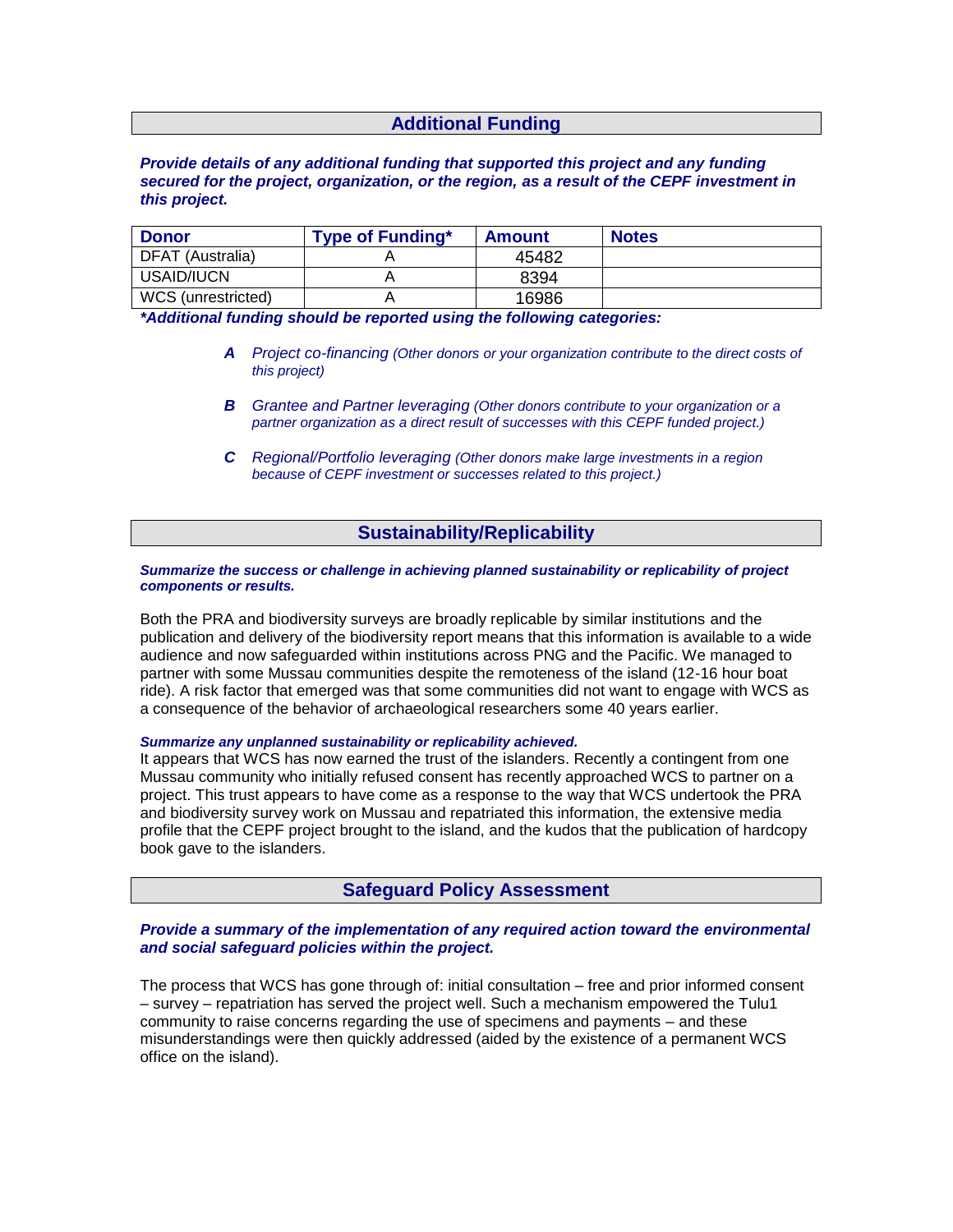**Additional Comments/Recommendations**

**N/A**

# **Information Sharing and CEPF Policy**

CEPF is committed to transparent operations and to helping civil society groups share experiences, lessons learned, and results. Final project completion reports are made available on our Web site, [www.cepf.net,](http://www.cepf.net/) and publicized in our newsletter and other communications.

## **Please include your full contact details below:**

Name: Richard Cuthbert Organization name: Wildlife Conservation Society Mailing address: PO Box 277, Goroka, Eastern Highlands Province, Papua New Guinea Tel: + 675 532-3494 Fax:+ 675 532-3180 E-mail: rcuthbert@wcs.org

# **\*\*\*If your grant has an end date other than JUNE 30, please complete the tables on the following pages\*\*\***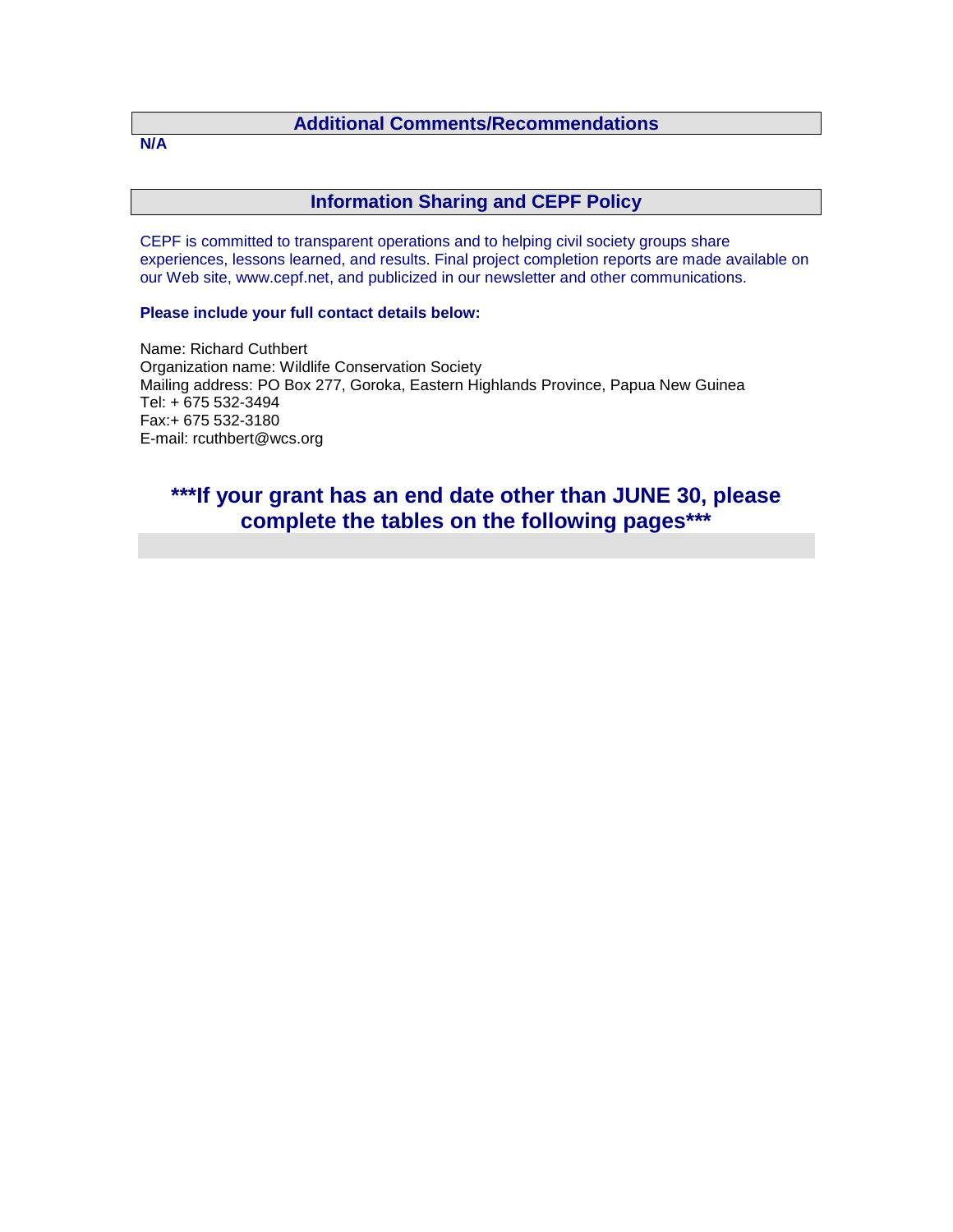| <b>Performance Tracking Report Addendum</b>                                                                                                                                                                                       |                                  |                                                                                                                       |                                                                                                                              |                                                                                                                                                                      |  |  |  |  |  |  |
|-----------------------------------------------------------------------------------------------------------------------------------------------------------------------------------------------------------------------------------|----------------------------------|-----------------------------------------------------------------------------------------------------------------------|------------------------------------------------------------------------------------------------------------------------------|----------------------------------------------------------------------------------------------------------------------------------------------------------------------|--|--|--|--|--|--|
|                                                                                                                                                                                                                                   |                                  | <b>CEPF Global Targets</b>                                                                                            |                                                                                                                              |                                                                                                                                                                      |  |  |  |  |  |  |
|                                                                                                                                                                                                                                   |                                  | <b>(Enter Grant Term)</b>                                                                                             |                                                                                                                              |                                                                                                                                                                      |  |  |  |  |  |  |
|                                                                                                                                                                                                                                   |                                  |                                                                                                                       |                                                                                                                              | Provide a numerical amount and brief description of the results achieved by your grant.<br>Please respond to only those questions that are relevant to your project. |  |  |  |  |  |  |
| <b>Project Results</b>                                                                                                                                                                                                            | Is this<br>question<br>relevant? | If yes,<br>provide your<br>numerical<br>response for<br><b>results</b><br>achieved<br>during the<br>annual<br>period. | <b>Provide</b><br><b>your</b><br>numerical<br>response<br>for project<br>from<br>inception<br>of CEPF<br>support to<br>date. | <b>Describe the principal results</b><br>achieved from<br>July 1, 2013 to May 30, 2014.<br>(Attach annexes if necessary)                                             |  |  |  |  |  |  |
| 1. Did your project strengthen<br>management of a protected area<br>guided by a sustainable<br>management plan? Please indicate<br>number of hectares improved.                                                                   | <b>No</b>                        |                                                                                                                       |                                                                                                                              | Please also include name of the protected<br>area(s). If more than one, please include the<br>number of hectares strengthened for each one.                          |  |  |  |  |  |  |
| 2. How many hectares of new<br>and/or expanded protected areas<br>did your project help establish<br>through a legal declaration or<br>community agreement?                                                                       | <b>No</b>                        |                                                                                                                       |                                                                                                                              | Please also include name of the protected area. If<br>more than one, please include the number of<br>hectares strengthened for each one.                             |  |  |  |  |  |  |
| 3. Did your project strengthen<br>biodiversity conservation and/or<br>natural resources management<br>inside a key biodiversity area<br>identified in the CEPF ecosystem<br>profile? If so, please indicate how<br>many hectares. | <b>No</b>                        |                                                                                                                       |                                                                                                                              |                                                                                                                                                                      |  |  |  |  |  |  |
| 4. Did your project effectively<br>introduce or strengthen biodiversity<br>conservation in management<br>practices outside protected areas?<br>If so, please indicate how many<br>hectares.                                       | <b>No</b>                        |                                                                                                                       |                                                                                                                              |                                                                                                                                                                      |  |  |  |  |  |  |
| 5. If your project promotes the<br>sustainable use of natural<br>resources, how many local<br>communities accrued tangible<br>socioeconomic benefits? Please<br>complete Table 1below.                                            | <b>No</b>                        |                                                                                                                       |                                                                                                                              |                                                                                                                                                                      |  |  |  |  |  |  |

**If you answered yes to question 5, please complete the following table**